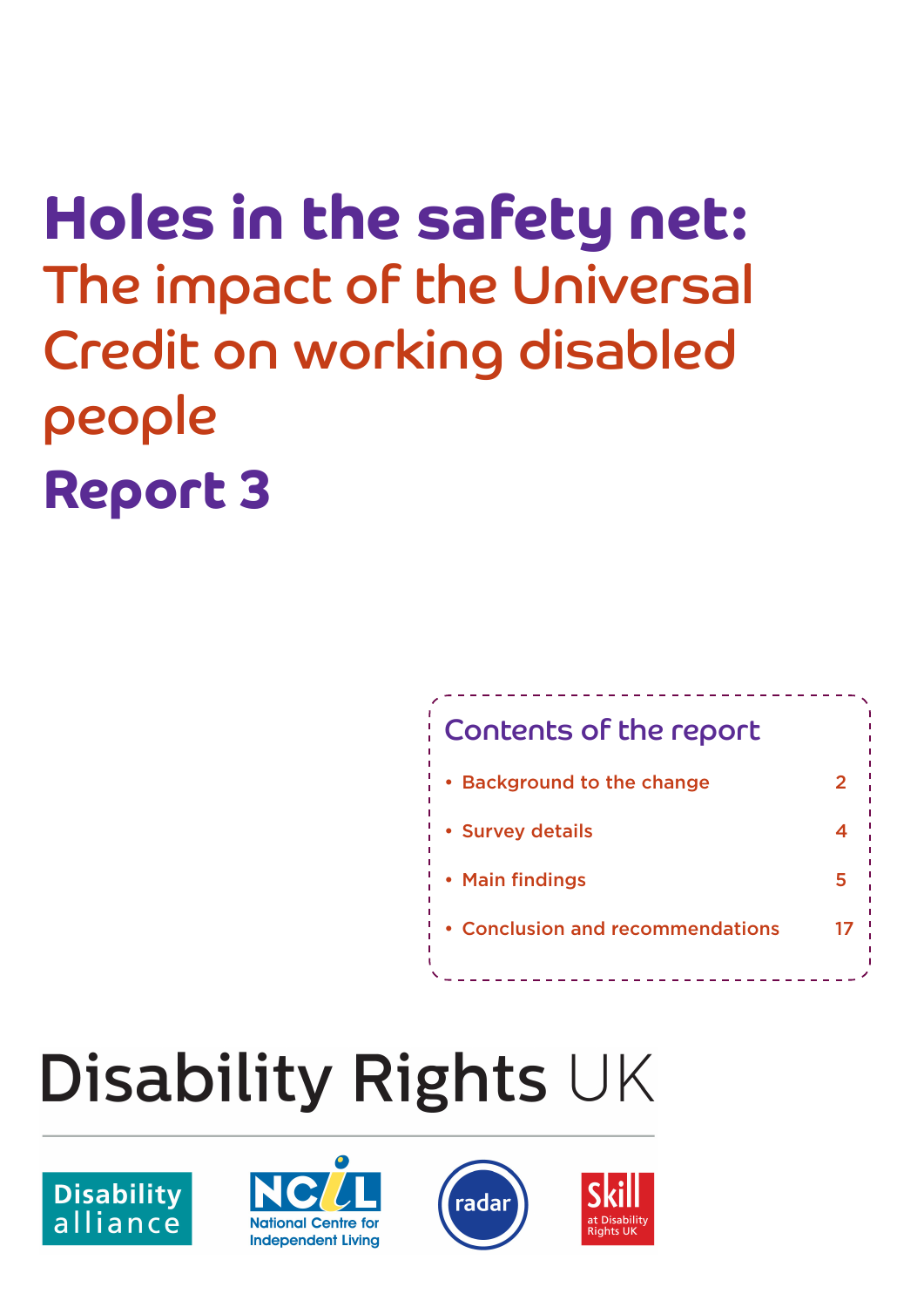## Background to the change

It has been recognised by successive governments that disabled people face extra costs in working that non disabled people do not experience. Some of the higher unavoidable expenses disabled people experience are outlined by our survey respondents below, with higher (accessible) transport cost being one of the most commonly cited issues. Disabled people also often work part time as a result of health conditions and/or impairments but even in full time work, they tend to earn less than their non disabled counterparts. To reflect the higher work costs and frequent part time work hours of disabled people, successive governments have built additional sources of support to ensure the benefits and tax credits system recognises disabled people's contribution and helps meet their unavoidably higher costs. This includes:

#### Disabled people working under 16 hours a week

People claiming Employment and Support Allowance (ESA) and who have been placed in either the work related activity group or support group can do permitted work for up to 16 hours a week and earn up to £97.50 and still receive ESA, full housing benefit and council tax benefit. They are usually only allowed to earn over £20 for up to one year as it is primarily seen as a stepping stone into more full time work though there are some people who can earn up to £97.50 indefinitely.

#### Disabled people working 16 hours or more

The disability element of working tax credit (WTC) is worth £54 a week and recognises that many disabled people have a reduced earning potential from being unable to work full time. Disabled people also frequently face extra costs which cannot be met by rigid, limited schemes like Access to Work.

116,000 households had the disability element of WTC included in their tax credit award in April 2012.

#### Access to Work

Disabled people and employers can use Access to Work to help with some in work costs. This can include software packages to ensure a disabled employee can use a workplace PC (eg using screen-reader technology), or help cover the costs of BSL interpreters for a deaf person. Frequently, the scheme covers transport costs for disabled employees unable to access public transport.

Access to Work supported 30,690 disabled people in the last financial year. This number has fallen since 2010 despite the scheme generating about £1.48 (from National Insurance contributions etc) for every £1 spent.

#### Disability Living Allowance (DLA)

When DLA was introduced in 1992 it was designed to support disabled people with higher living costs, including disabled people in work. DLA is paid to disabled people with mobility and/or care needs in or out of work. A disabled person in work may require greater levels of personal care and may incur more mobility costs than a non working disabled person.

We are not examining DLA changes in this report in detail<sup>1</sup>. But there are over 1.8million disabled people 16-64 years of age receiving DLA and the Department for Work and Pensions (DWP) estimate that at least 9% of DLA recipients are in work, ie at least 162,000 people. Government DLA plans include axing eligibility for 23% (or 500,000) of the entire working age caseload under the DLA replacement benefit (Personal

<sup>1</sup> For an up to date account of Government plans in this area please see: http://www.disabilityrightsuk.org/f60.htm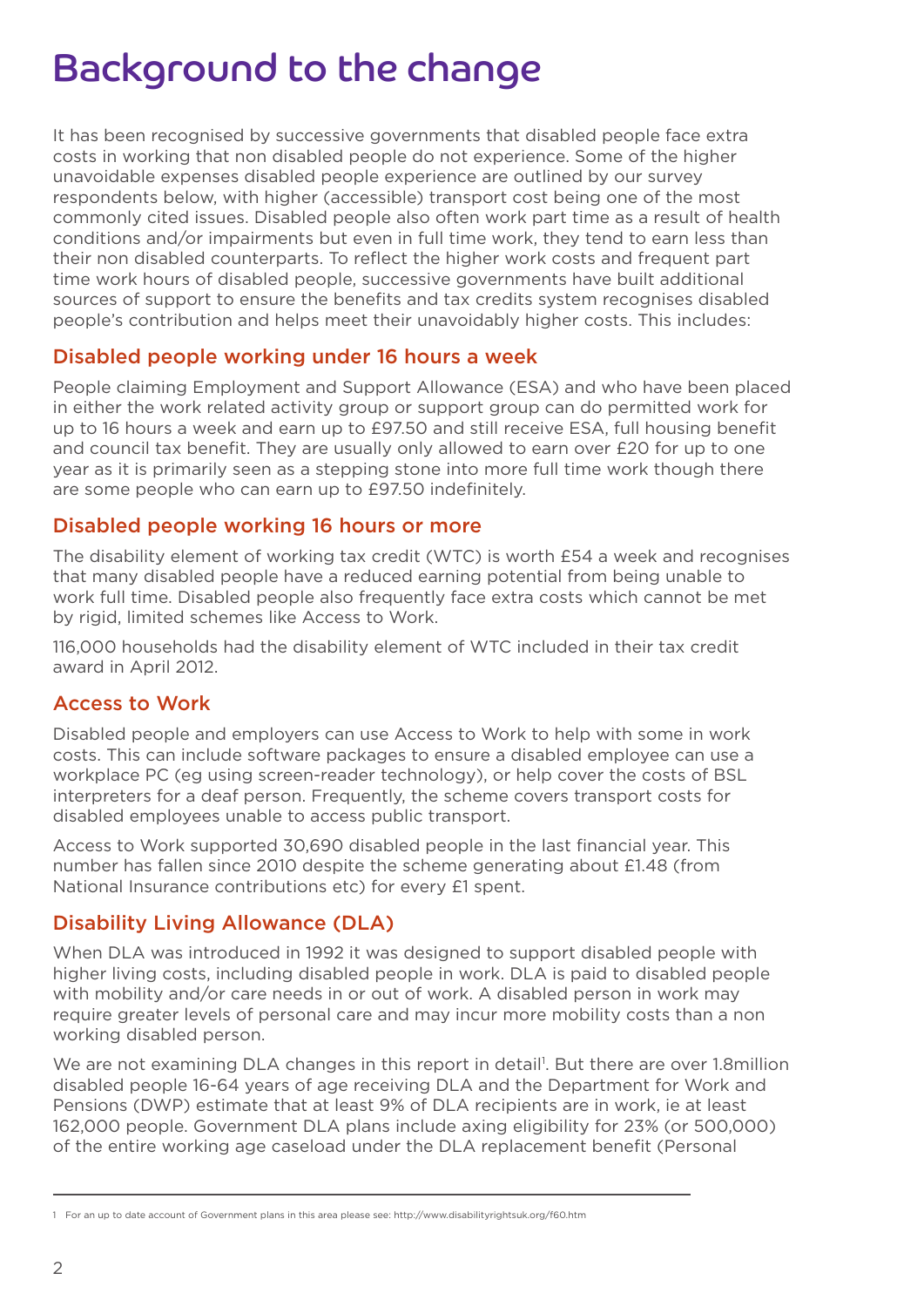Independence Payment; PIP) from 2013. It is very likely that many disabled people in work will lose some support. The government is targeting PIP at disabled people 'with the greatest needs' which may prevent DLA being accessed by disabled people in work.

#### Under Universal Credit

There will be no dividing line between people working under 16 hours and those working over 16 hours. This is very welcome as many disabled people would like to do some work paying more than £20 but are unable to work for 16 hours a week. Disabled people have found it very frustrating to only be permitted to work for a year before having to reduce working hours.

Under Universal Credit (UC) any person requiring additional support because of a health condition/impairment will have to take the work capability assessment (WCA)2 even if working full time. They will then receive the appropriate component (support component or work related activity group component) in their maximum UC entitlement. Disabled people will keep this component in their maximum amount even if working full time – and will be eligible for the disability disregard. DWP briefings have suggested that the disability disregard is likely to be set at around £40 whereas a single non disabled person under UC is likely to receive a disregard of about £13. The extra £27 of disregard is worth about £18 to anyone who earns at least  $£40<sup>3</sup>$  These plans are welcome as they will tackle some of the long-standing disincentives to work which have prevented some disabled people being able to make a more significant contribution in employment.

There will, however, be no extra financial help within UC for disabled people who do not reach the required level of functional impairment in the WCA to be placed in the work related activity or the support group. There are widely reported problems in the WCA that result in thousands of disabled people not having needs identified in the assessment and being prevented from accessing appropriate support as a result. The design of the WCA also means that a wheelchair user who can self propel (a non motorised) wheelchair 50 metres would be found fully fit for work under the assessment and will not receive any more financial support than a non disabled person – despite all the higher costs and other (physical and attitudinal) barriers to participation. Under the current system, DLA would mean they would be entitled to the disability element of WTC.

The government has said its plans will simplify welfare, making the system easier to navigate for individuals. However, the approach being adopted is overly simplistic, ignores decades of evidence on the higher costs of living disabled people routinely experience, fails to capture the need to sustain and adequately support disabled people in work, and abandons the rationale behind the support that has been built around disabled people to ensure sufficient redress for lower earnings potential and societal barriers to work.

= £18

<sup>2</sup> The assessment process to determine whether someone is eligible for ESA and the group in which they should be placed

<sup>3</sup> With a £40 disregard rather than £13 they keep an extra £27 before their UC starts to be reduced by 65% of their earnings so they keep an extra 65% of £27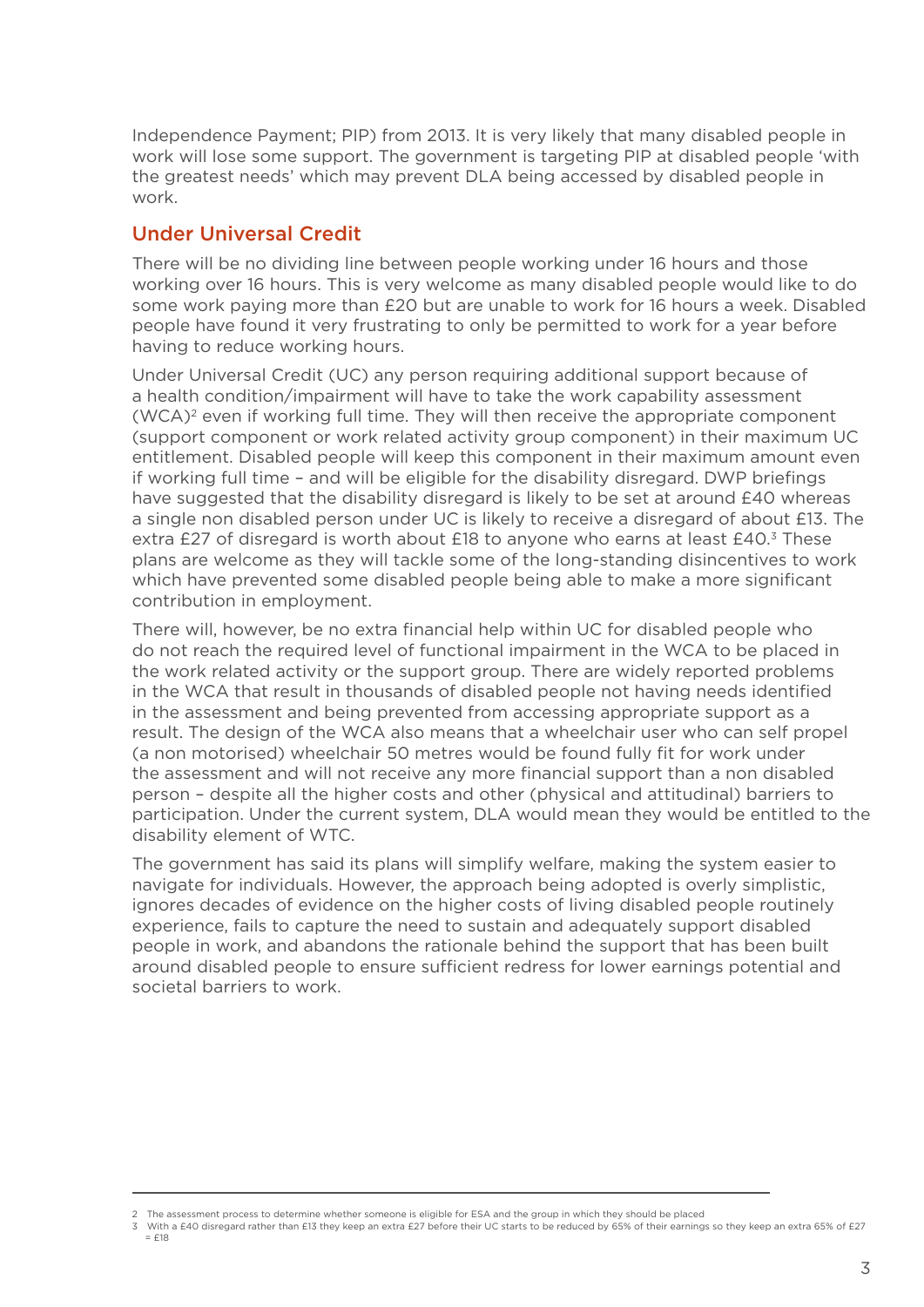## Survey details

The three key questions we set out to examine in our study were:

- • Is there evidence that additional in-work support for disabled people is needed (ie evidence that disabled people have extra costs of working not experienced by non disabled employees)?
- Does the evidence suggest the government plans will achieve their objectives?
- What is the likely impact of the government proposals on disabled people in work?

We also considered how plans might be mitigated if/once challenges were identified.

### Demographics: the respondents

There were 737 responses to our survey questions on disabled adults in work.

689 were disabled people working full or part time either now or in the previous five years (94% of respondents).

Of the disabled people either in work now or with recent experience of being in work, the majority had a physical impairment, with mental health problems being the second most common impairment. A small proportion had a learning disability/difficulties and some reported multiple health conditions/impairments.

Most disabled people develop their impairment/health condition(s) in adult life. We asked people 'how long have you been a disabled person' and respondents said (see figure 1):

- Whole life: 31%;
- Over a decade: 40%;
- 1-10 years: 28%;
- Under a year: 2%.

#### Figure 1: Length of time respondents said they had been disabled

N=689



The responses provide us with a significant sample of disabled people – and especially disabled people in work or with recent experience of working.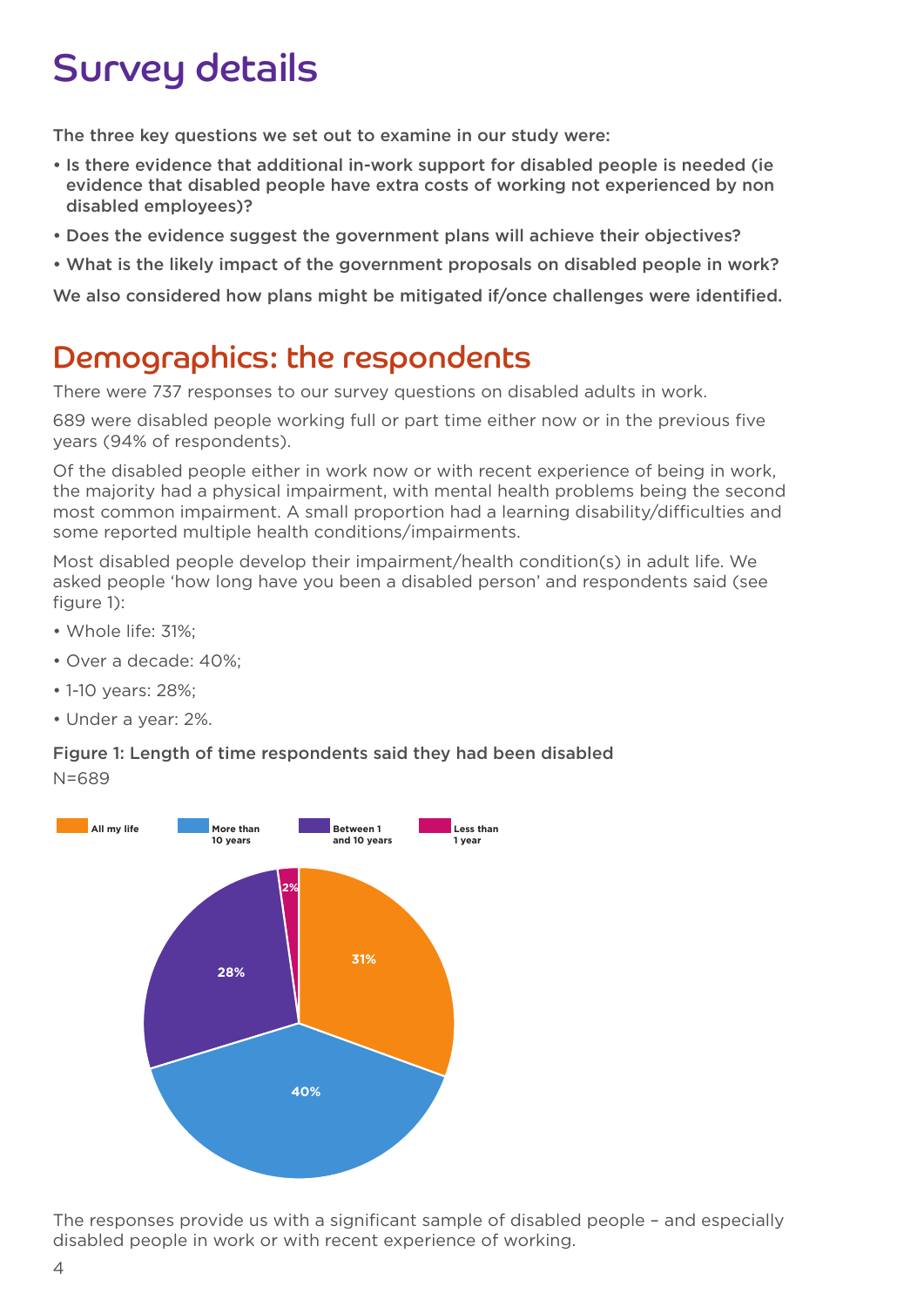## Main findings

## Hours of work

Many disabled people choose to work part time to ensure health is well managed. But hours of work also affect current benefit rules for disabled people, with 16 hours a week being a tipping point affecting other support.

The introduction of the UC will mean many disabled people entering work are able to keep a larger proportion of earned income. This is very welcome.

But under the current framework, disabled people in employment told us they worked the following hours per week:

- Over 30 hours per week: 52%
- 16-29 hours per week: 33%
- 1-15 hours per week: 15%.

We asked people what were the most common factors involved in working less than 30 hours per week:

- 73% stated health/impairment prevents full time work
- 58% suggested that health would deteriorate if working longer hours per week
- 14% had family/caring responsibilities preventing full time work
- 6% stated they were seeking full time work
- 8% suggested discrimination prevented securing full time work
- 16% stated 'other' reasons prevented full time work. Disabled people suggested the most common 'other' issues were:
	- o Benefit rules
	- o Employer limitations
	- o Insufficient work being available (including for self-employed disabled people)
	- o Some disabled people were studying alongside working.

Some direct quotes from survey respondents about the reasons included:

*'I would be unable to hold down a job that required me to work more hours due to exhaustion and fatigue making my condition worse.'*

*'I cannot imagine being able to function adequately whilst working full time, when I think about how difficult I find 20 hours of work a week. At the moment, I am treading water - to double my hours would sink me in a matter of weeks. Tax credits help me to look after my wellbeing, and I am confident they have helped me stay employed for the past 3 1/2 years.'*

 *'I do find it difficult working full time, particularly with the number of hospital, clinic and Doctors visits I have to make. Organising them to try to fit in with work is not easy and some of my colleagues are not overly kind about the times I am not here due to these, despite me taking very little time off actually sick.'*

 *'It's very tiring and I cannot compete in the workplace with younger and more agile colleagues. I also have a school age dependent child, and the childcare costs are astronomical.'*

 *'I have a transfusion that keeps me alive once per week every week that takes up a whole day and makes me feel unwell the day after.'*

*'I cannot work full time as my energy levels are too low. For the last 5 years I have worked Mon/Tues and Thurs/Fri only, which gives me Wednesdays off in the middle*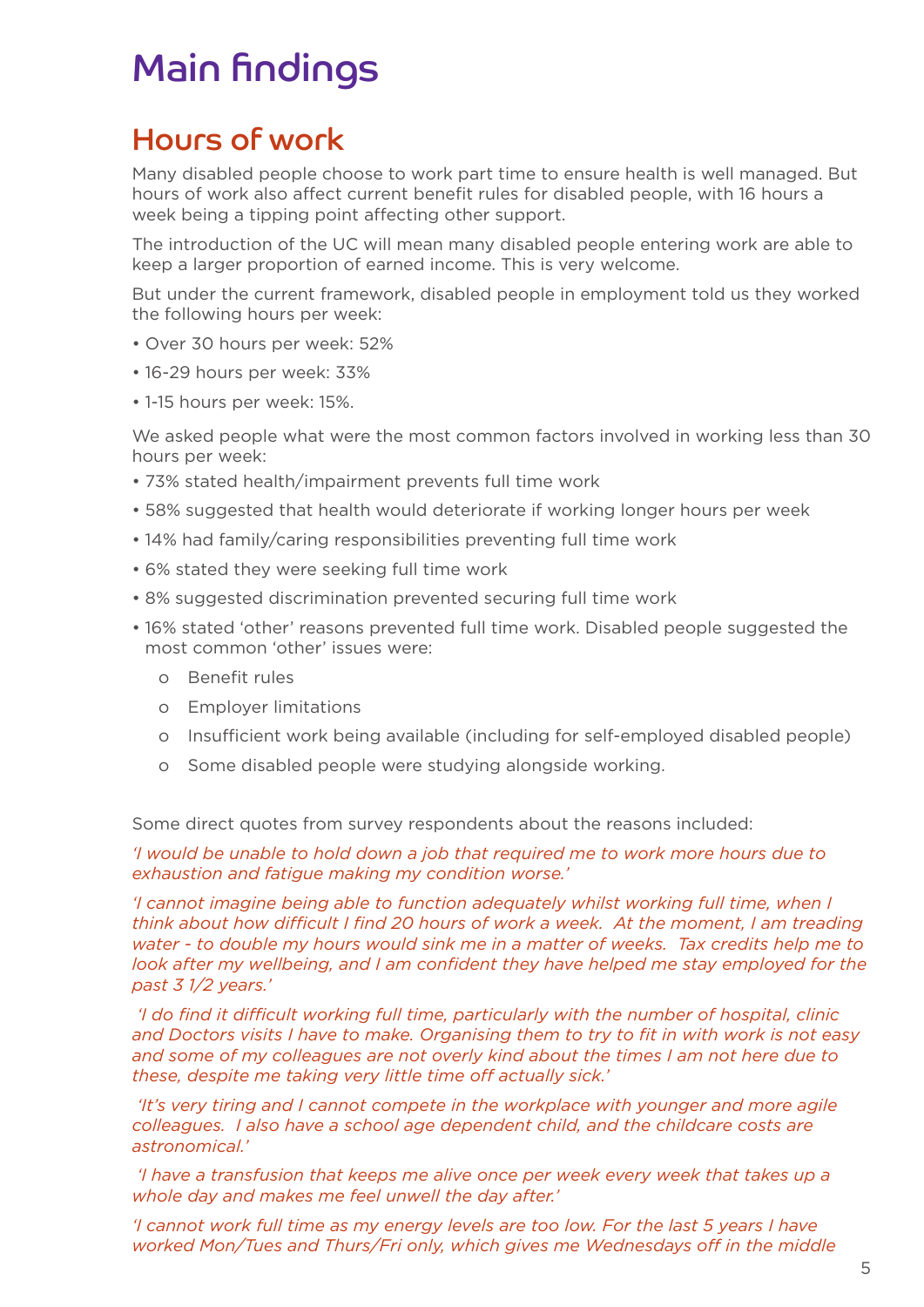*of the week to rest and recover... However, being able to go to work is helpful, as it gives a structure to my week and helps me to feel useful, and I am very grateful that my employer is able to be flexible at this time... I do not know what my long term employment prospects will be... I rely on the Disability element of Working Tax Credit...'*

*'I get very tired because of my medication so I need to start late and finish early.'*

### In work support

We asked disabled people about the main in work support received. The primary areas covered were DLA, ESA, Working Tax Credits, and Access to Work.

#### Use of DLA to support disabled people in work

DLA is sometimes misunderstood as an out of work benefit for disabled people. But DLA has been paid since 1992 to help disabled people with routine but essential higher costs of living. The evidence base for disabled people's routinely higher costs of living is strong4.

DLA supports many disabled people in work. DWP estimates at least 9% of all DLA recipients are in work<sup>5</sup> but this is based on research which did not include people working under 16 hours per week. When part time work is included, the percentage in work is likely to be higher. In a 2011 Disability Alliance survey, 27% of respondents receiving DLA were working full or part time<sup>6</sup>. There are over 1.8 million disabled people of working age receiving DLA which would equate to at least 162,000 working more than 16 hours per week using the lowest estimate.

We asked disabled people in work about DLA and of respondents:

- 78% were receiving DLA
- 5% had applied for DLA but were rejected
- 3% were awaiting a decision on a DLA application
- 14% had not applied for DLA
- 1% were unsure.

DLA provides support for disabled people with 'mobility' and/or 'care' needs. There are two levels of mobility payments and three levels of care payments. People can receive both care and mobility payments and the total support per week is worth up to £131.50 to help manage higher costs of living.

We asked what DLA rates disabled people in work received. The higher the payment the greater the care and mobility needs are deemed to be:

- 35% received low rate care payments
- 33% received middle rate care
- 17% received high rate care
- 22% received low rate mobility payments
- 59% received high rate mobility.

<sup>4</sup> For examples, see DWP international research on the issue online at: http://research.dwp.gov.uk/asd/asd5/rports2009-2010/rrep542.pdf

<sup>5</sup> The DWP figure is based largely on full time work however, so the percentage of working age DLA recipients in work is likely to be higher when part time employment is taken into account. It is also unclear if DWP figures include everyone receiving DLA (ie under 16s and over 65s) which could increase the percentage in work further.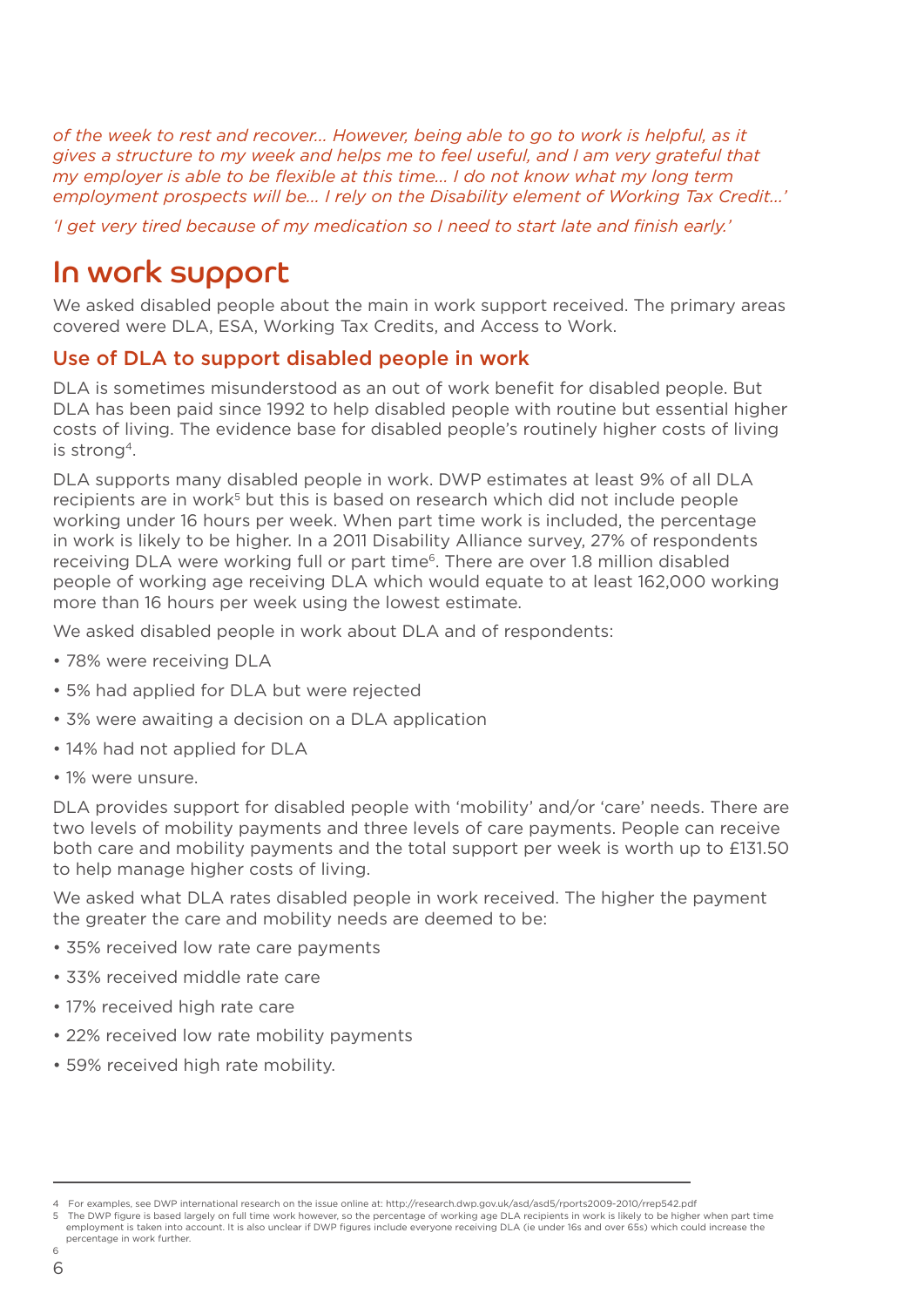

Figure 2: Number of respondents receiving the different rates of disability allowance

Under DLA proposals the government is abolishing low rate care payments. PIP will have just two tilevels of similar support (renamed 'Daily Living') which are expected to reflect DLA middle and higher care rates. There are currently more than 650,000 disabled people of working age receiving low rate care payments and the 35% of respondents to our survey will face a tough new assessment for PIP and could lose help – including the people using DLA to help towards in work costs.

#### Employment and Support Allowance (ESA)

We examined some other sources of in work support accessed by disabled people, including ESA. Many disabled people may not be using other support but respondents highlighted:

| <b>ESA - support group</b>               | 10% |
|------------------------------------------|-----|
| <b>ESA - work related activity group</b> | 13% |
| <b>ESA - awaiting decision</b>           | 3%  |
| <b>Incapacity benefit</b>                | 14% |
| Income support                           | 6%  |
| Jobseeker's allowance                    | 6%  |
| <b>Statutory sick pay</b>                | 5%  |
| Not sure                                 | 20% |
| Other                                    | 28% |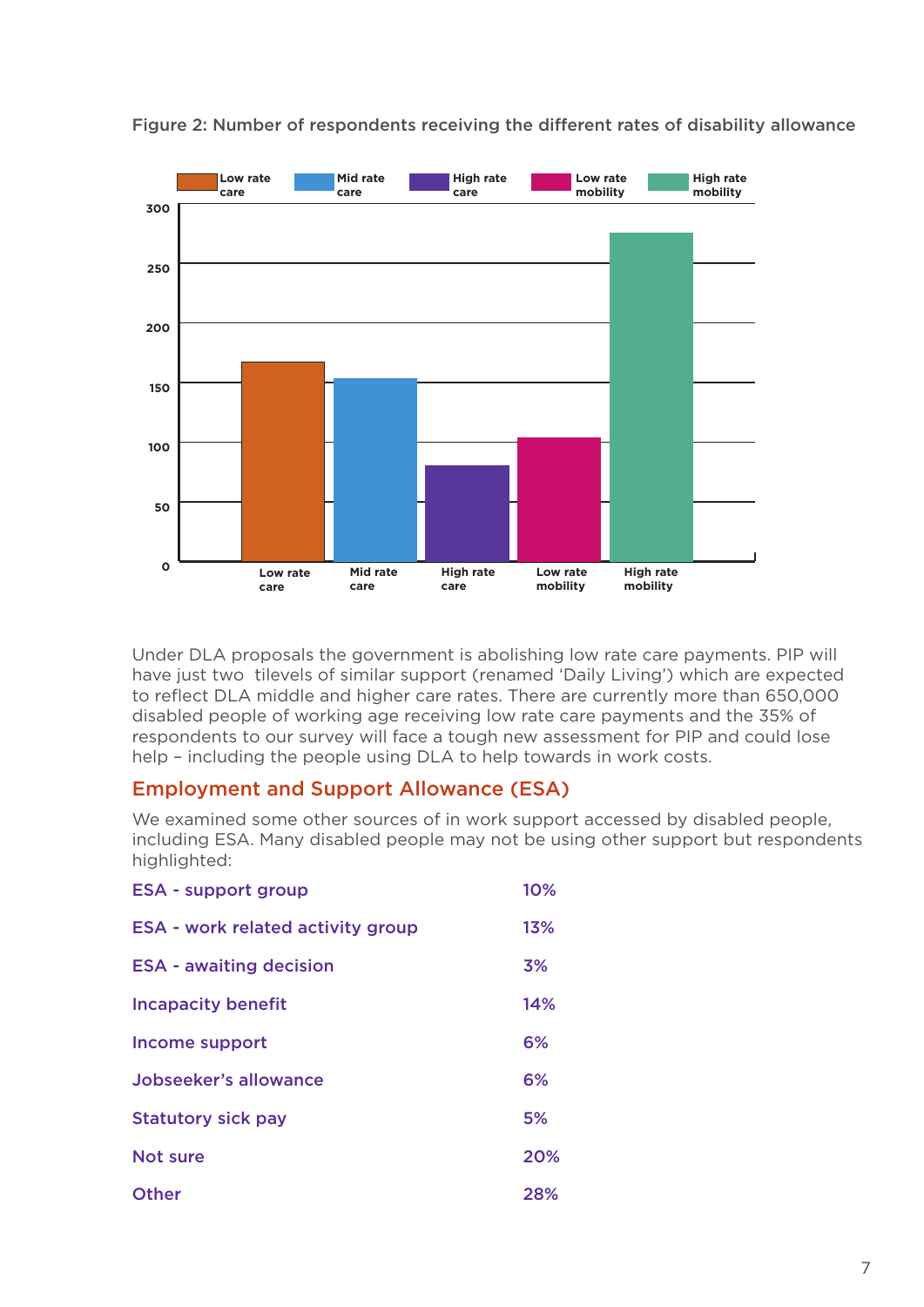One in four highlighted ESA as a source of financial help in work. The most common support cited under 'other' was tax credits.

#### Working Tax Credits (WTC)

We also asked respondents if they received the disability element of working tax credits (see figure 3):

- 29% did
- 66% did not
- 5% were unsure.

Figure 3: Percentage of respondents in receipt of the disability element of working tax credits



It is disappointing that many disabled people appear to have missed out on some additional help available under the current system. WTC could have supported more disabled people into work, or to retain employment, if awareness was higher.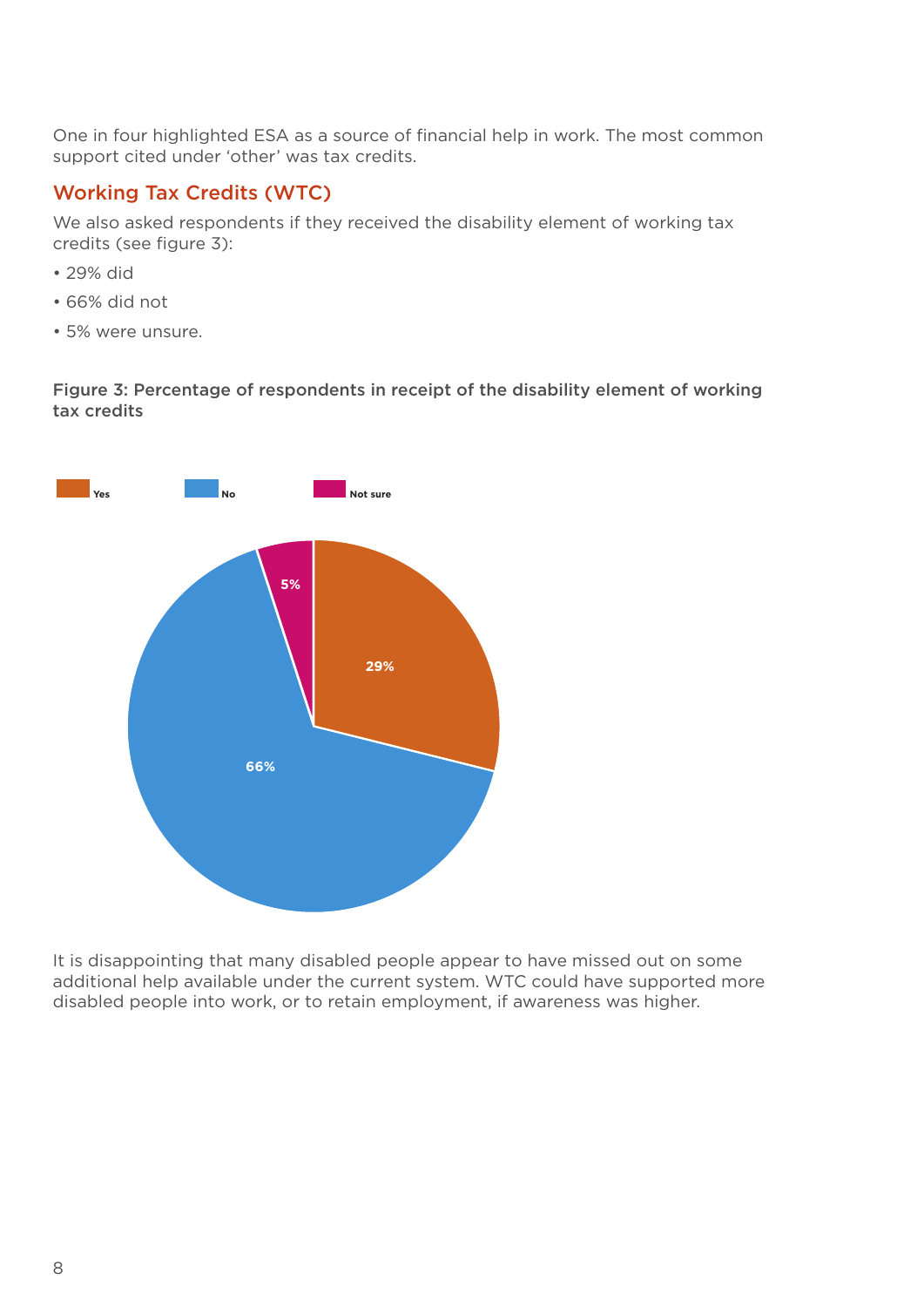## Access to Work

We found a similar result when we asked if disabled people were supported by Access to Work. The Access to Work scheme helps disabled people and employers with some costs of recruiting and/or retaining a disabled employee<sup>7</sup>. The scheme is a net contributor to the Treasury; for every pound spent supporting disabled people in work, Access to Work returns £1.48 in National Insurance contributions and Income Tax to the Treasury.

Disability Rights UK and other organisations are campaigning for greater awareness of the scheme and more resources to ensure the initiative supports more disabled people into mainstream employment. But in the last two years the number of disabled people supported by Access to Work has fallen $8$  – and new applications are also dropping dramatically, despite additional pressures on disabled people moving off incapacity benefits to take up work, and on employers in a tough economic climate.

New rules on use of the scheme have denied access to help to disabled people working for central government departments and larger employers have also been issued prohibitive guidance on what Access to Work is now permitted to help provide.

Sadly, our respondents reflected the lack of awareness of the scheme. Of respondents just over one in five (22%) received support from Access to Work but the rest (78%) were not using this support.

Whilst awareness of the scheme is low, some respondents were aware of Access to Work but had little confidence in the scheme;

*'(Access to Work is) not worth the additional time and effort.'*

Others were aware of Access to Work but unfamiliar with what the scheme can support:

*'..I didn't know you could claim travel in work…………'*

## The in-work penalty: disabled people's higher costs of being in work

Disabled people experience higher routine costs of living. Disabled people earn less in work than non-disabled colleagues<sup>9</sup>, but can also experience additional expenses because of work not experienced by non-disabled colleagues – including costs for accessible transport and additional equipment or replacing aids more regularly due to increased use (compared with being out of work).

Governments have recognised the additional costs through extra support for disabled people – including through tax credits, Access to Work and DLA. But much of this support is being reduced (tax credits), abolished (DLA for working age disabled people) or is diminishing in reach (eg Access to Work).

The UC will specifically reduce in work support by £40 per week for up to 116,000 households and represents a significant penalty to disabled people contributing in work.

<sup>7</sup> Further information on Access to Work is available at: http://www.direct.gov.uk/en/DisabledPeople/Employmentsupport/WorkSchemesAndProgrammes/ DG\_4000347

<sup>8</sup> For the latest figures see: http://statistics.dwp.gov.uk/asd/workingage/atw/atw0712.pdf

<sup>9</sup> Estimated to be about 7%; see: http://www.equalityhumanrights.com/uploaded\_files/Wales/employment\_fact\_sheet.doc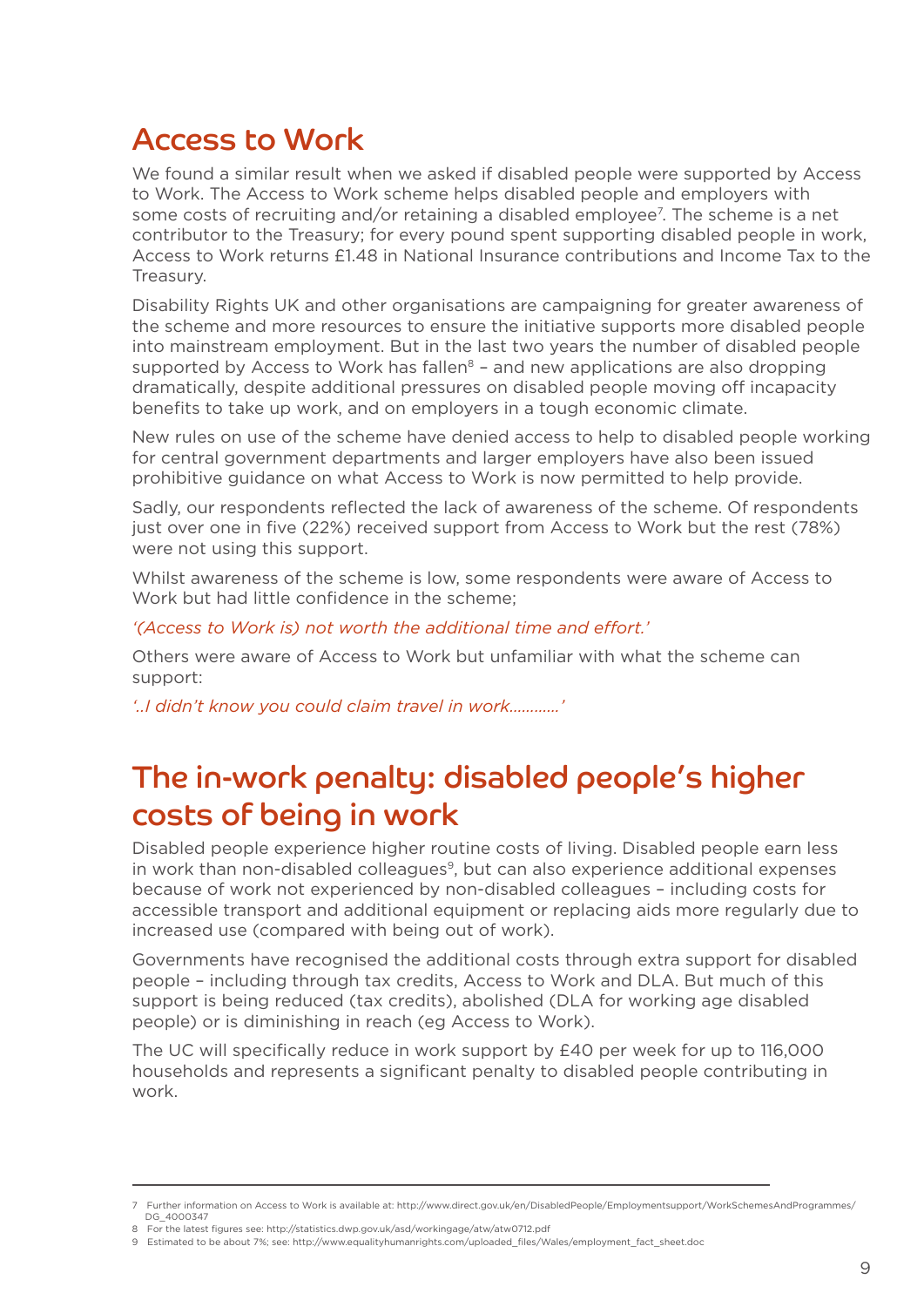#### Examples of higher costs of working

We asked our survey respondents to list some of the additional in-work costs they experienced compared with non-disabled colleagues. Responses included:

*'I have to buy special clothes that I can release quickly when I need the toilet so that my hands don't get stuck undoing buttons... Incontinence pads when I can't bend to go to the toilet myself. Wipes and special toilet wiping aids when I am at work.'*

*'I go to an Osteopath every 6 weeks to be manipulated enabling me to continue to work. This has been ongoing since 1996. I attend every 6 weeks at £32 per session.'*

*'Lightweight wheelchair approx cost £2,500 regular maintenance / repair costs £100 two or three times a year.'*

*'my own car ... because of being virtually unable to walk, I have brought my own wheelchair ... I pay for physiotherapy to prevent my condition deteriorating further... I pay for special shoes as I wear through them so quickly due to my gait.'*

 *'Knee brace £320'*

*'prescription charges, medication needed to help with concentration etc to enable me to do my job effectively.'*

*'additional compression sleeves as they have to be clean and presentable for work, the NHS only issue 2 every 6 months.... MLD physiotherapy course every 18 months or so when my arm swells and becomes painful from working, approx cost £1500 - ongoing cost.'*

#### *'pay for nearest parking as none provided at work, is also the most expensive parking at £14 a day.'*

We also asked disabled people to average out the additional costs on a per week basis. We split the question into employment-based costs (including travel and transport), additional costs at home and costs unmet by Access to Work.

The results demonstrate the in-work 'penalty' that makes employment a tough option for some disabled people, especially given the impact of health conditions/ impairments, the increased likelihood of working part time, the lower earnings and other routinely higher (but essential) living costs.

Many in-work essential aids and adaptations are paid for by disabled employees. The vast majority of our survey respondents were not using Access to Work to help cover such costs. We asked disabled people what they were paying on average per week to ensure workplaces were accessible and employment sustainable. Of respondents:

- 27% were paying up to £5 per week (£260 per year)
- 15% were paying between £5 and £10 per week
- 21% were paying between £10 and £20 per week
- 12% were paying between £20 and £30 per week
- 9% were paying between £30 and £40 per week
- 7% were paying between £40 and £50 per week
- 10% were paying over £50 per week.

This means almost one in 10 disabled workers subsidise being in work by over £2600 every year. A further one in five pay between £520 and £1040 a year and another quarter pay up to £260 a year to ensure they retain their own job.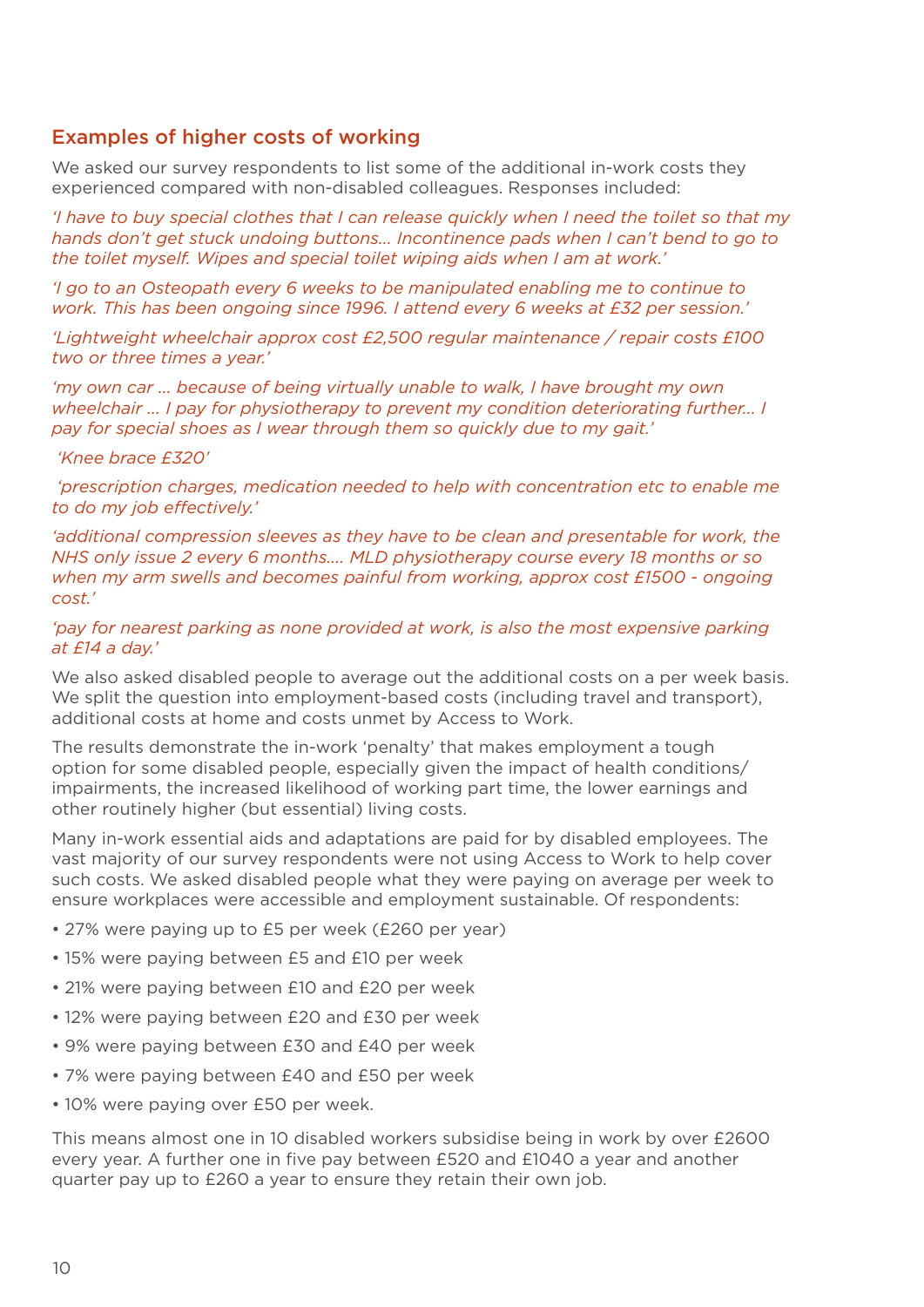

Figure 4: The extra amount spent on average per week on adaptation and aids

Additional costs specified by respondents included:

- Inaccessible public transport and the higher costs of using taxis (especially wheelchair-accessible cabs and drivers for Blind people)
- Having to cover part of taxi fees (not covered by Access to Work)
- Fuel for increased private vehicle use
- Wheelchair maintenance
- Deliveries (eg for people who could not access supermarkets)
- Bus fares (including for people with Freedom Passes which cannot be used for peak time travel despite needing to be at work for 9am).

Some people highlighted no additional costs – and this included disabled people who were able to work from home. Lower costs were also mentioned by disabled people working flexible hours and avoiding peak travel costs.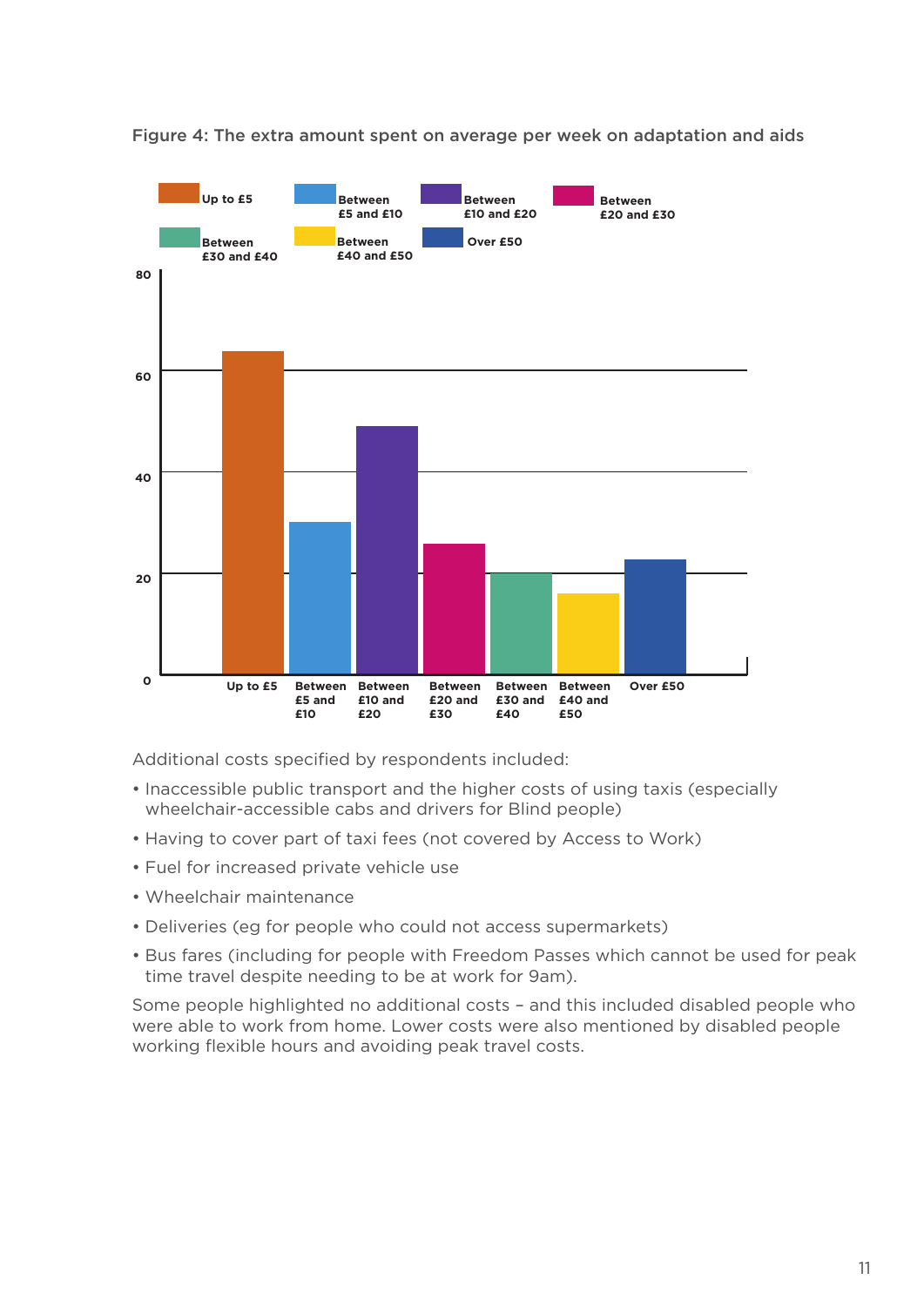## Limitations of Access to Work

We believe Access to Work can be an effective means of supporting disabled people in work. But it needs improving, is a 'well kept secret' and does not always meet the full costs of support. We asked people using Access to Work to tell us the level of spending on in-work equipment that Access to Work did not cover (weekly):

| Up to £5            | 18% |
|---------------------|-----|
| Between £5 and £10  | 11% |
| Between £10 and £20 | 27% |
| Between £20 and £30 | 19% |
| Over £30            | 25% |

A quarter of disabled respondents in employment and using Access to Work experienced costs over £30 per week unmet by the scheme but essential to retaining their job. This is an in-work fee of £1560 per year.

Some of these costs are met under the existing system through tax credits but the UC plans risk exposing many working disabled people to in work financial penalties that could disincentivise staying in employment. This would be an unfortunate and unintended policy outcome and needs urgent attention.

We specifically asked disabled people about transport costs not met by Access to Work. The extra employment-related travel costs, unmet by Access to Work included the following average payments:

| Up to £5            | 20% |
|---------------------|-----|
| Between £5 and £10  | 12% |
| Between £10 and £20 | 26% |
| Between £20 and £30 | 18% |
| Over £30            | 24% |

An additional in-work cost of £30 per week for travel would equate to £1560 a year.

Access to Work must be radically improved to ensure costs of accessible transport are met – or the public transport infrastructure is overhauled to ensure accessibility for all to ensure a level playing field in competition for work and to remove disabled employees' additional penalty for working.

## Higher home costs of disabled people in work

We asked disabled respondents in work if they experienced higher costs around the home as a result of being in employment. Some of the key areas of higher costs cited by respondents included:

- Additional childcare
- The need to pay for home deliveries
- Home help (including cleaning and gardening which many disabled people could not undertake personally)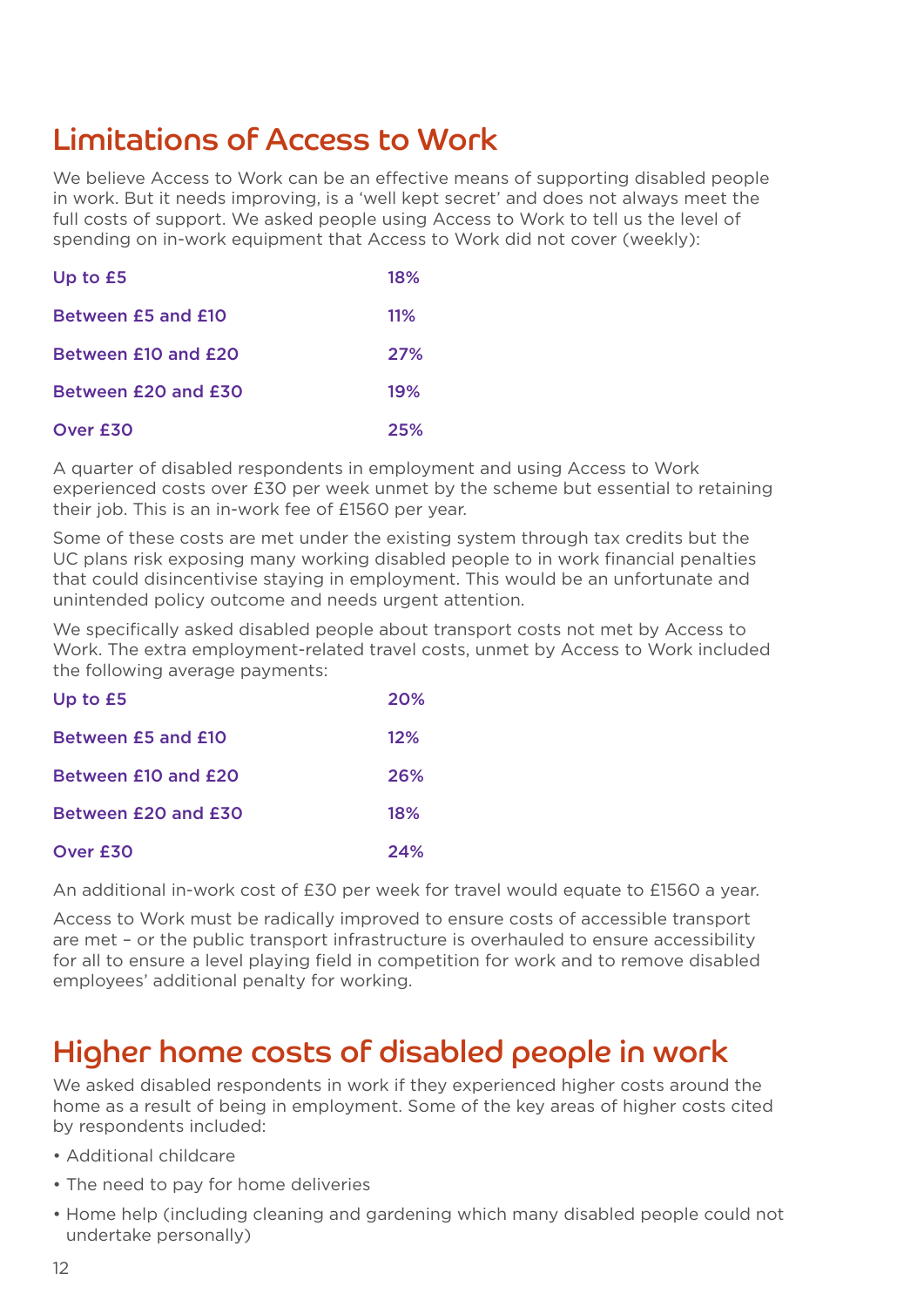- Dietary costs and buying pre-packaged food due to dexterity issues
- Dog food (for assistance dogs)
- Payments for Personal Assistants and carers
- Ironing (clothes for work) and laundrette costs
- Physiotherapy fees (unmet by NHS)
- Electricity to manage heating/stair-lifts/additional clothes washing
- Taxis for shopping (eg for disabled people using Access to Work which would not cover this 'home' need).

Respondents told us they were paying, on average, the following amounts per week:

| Up to £5            | 7%  |
|---------------------|-----|
| Between £5 and £10  | 6%  |
| Between £10 and £20 | 12% |
| Between £20 and £30 | 20% |
| Between £30 and £40 | 18% |
| Between £40 and £50 | 13% |
| Over £50            | 24% |

This means almost a quarter of the disabled respondents in work had home costs of over £50 per week – or £2600 a year. This is a further in-work penalty that premiums and tax credits have helped disabled people manage but may soon be lost.

Figure 5: The weekly amount of extra money spent on respondent's home life as a result of working

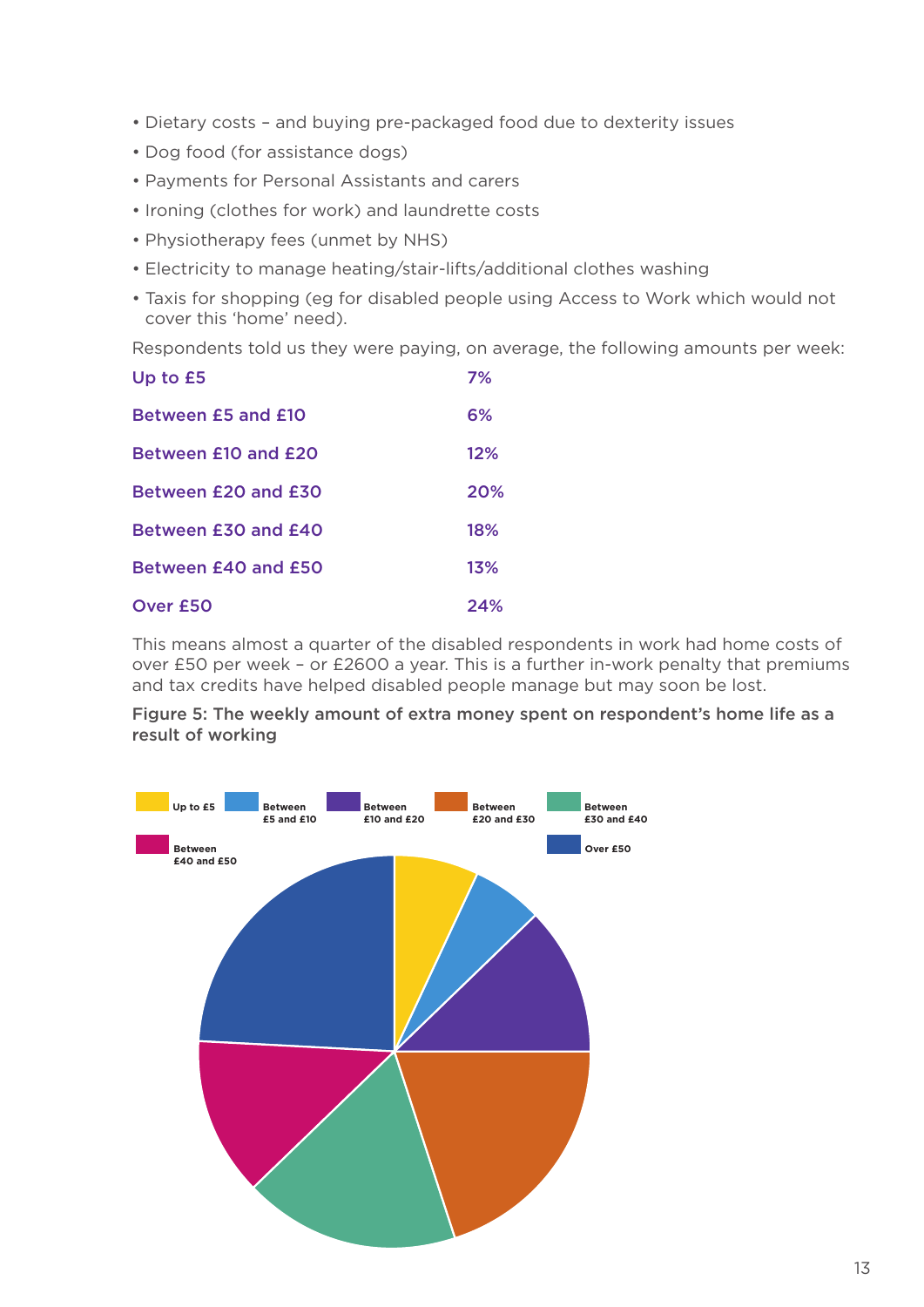We also asked respondents to specify any other costs faced for being in work where there was a higher cost as a result of being a disabled person in work. Some of the examples included:

*'Clothing is essential... Especially extra underwear ... and expensive clothes to work to enable me to get them off easily to go to the loo on my own.'*

*'I have to have my hair done - not fancy, just washed and brushed and styled plainly for work... It's not cheap.'*

*'Prescription charges.'*

*'Because of limp rapidly wear out shoes.'*

'pay for private physio as I cannot take time off during the day. Travel to medical *appointments costs more due to the additional distance... I also have to pay for redundancy insurance and life insurance to protect my salary in case my disability becomes worse and I am unable to work.'*

*'Shoes - extremely difficult to buy the right sort... £50-70 each pair... Compression stockings at £7.40 each prescription for 2 pairs, 4 times each year. Footsies to go with iro £60 each year; insert for shoe to manage shortened post-op leg £15 each x 8 a year.'*

#### Total in work financial penalty

Some disabled people reported 'burying' additional sets of costs for transport, equipment and at home in routine expenditure despite, on average, lower earnings than non-disabled counterparts. The existing disability element of working tax credits has helped cover these additional costs but may now be lost.

The 'worst case scenario' group of disabled people who cover some costs alone, do not have all equipment or transport costs met by Access to Work and have additional costs at home as a result of being in employment the situation could mean:

- Over £50 a week in-work costs met by disabled employee
- Over £30 a week paid for above Access to Work transport contribution
- Over £30 a week paid for equipment beyond Access to Work help
- Over £50 a week higher home costs from being in work.

Whilst this would be an extreme example (and employers may meet some costs not covered through Access to Work) this would leave a cost of being in work of over £160 a week: £8320 per year.

The most common responses were of £5 per week contributions solely from disabled employees to their in work equipment costs, £10-£20 per week above Access to Work help for equipment, £10-£20 contributions above Access to Work help with transport costs and over £50 per week home costs from being in work. This would still leave an in-work financial fee of between £3900 and £4940 per year.

The existing system may not have met all these costs but has contributed to supporting disabled people to stay in work.

The prospect of losing further support under UC plans could mean many more disabled people being pushed into poverty – or forced out of employment as reflected in responses to our survey.

It is imperative that the government does not price disabled people out of work – or deny disabled people the means of retaining employment. But previous analysis by Disability Rights UK suggests DLA/PIP changes alone could mean over 25,000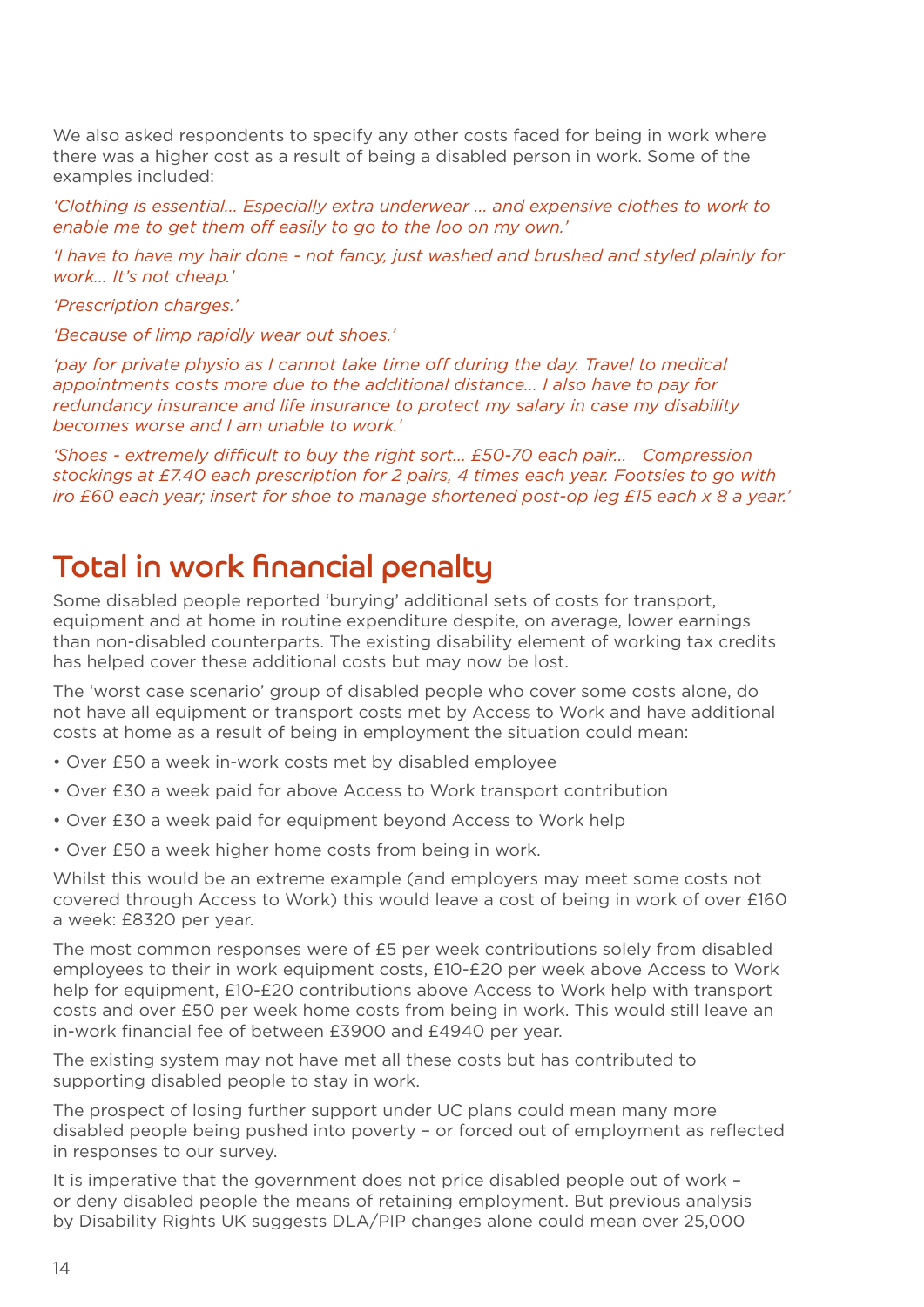disabled people leaving work<sup>10</sup>. It is our fear that UC plans may also generate similar disincentives or barriers to work. This is not the government's intention but regulations must enhance protection for disabled people in work and ensure access to employment is always available to disabled people and that work pays.

#### Impact of government proposals

Many disabled people in work look set to lose about £40 per week (£2,080 a year) in support under the UC plans. We asked disabled people what this would mean for them/their family:

| I would fall into debt                                   | 48%        |
|----------------------------------------------------------|------------|
| I would be forced to cut back on my personal expenditure | 67%        |
| It would make it harder for me to stay in work           | 54%        |
| I would be less able to take part in social activities   | 63%        |
| Other (please specify)                                   | <b>27%</b> |

Many disabled people in work are likely to have about £40 per week less in financial support when UC is introduced. Our survey indicated that this reduction in support is likely to have a significant impact. 54% of respondents said that this loss in support would make it harder to stay in work due to the higher costs outlined above and 48% said they would be likely to get into debt. A third of disabled people already live in poverty in the UK but even those in work face higher levels of poverty under current UC plans.

Disabled people who responded 'other' explained that further potential impacts included:

- Closing a business for self-employed disabled people
- Causing deterioration in health
- Making it harder to find work which covers costs of living
- Stating 'I could not afford to work'
- Cutting back on 'luxuries' (Sky TV cited), but people also suggested being forced to cut down on basics such as food, gas and electricity
- Reducing therapies (and prescriptions) which help manage health
- Generating isolation
- Making life unbearable was also a repetitive theme
- Losing home/moving home was also mentioned by many respondents.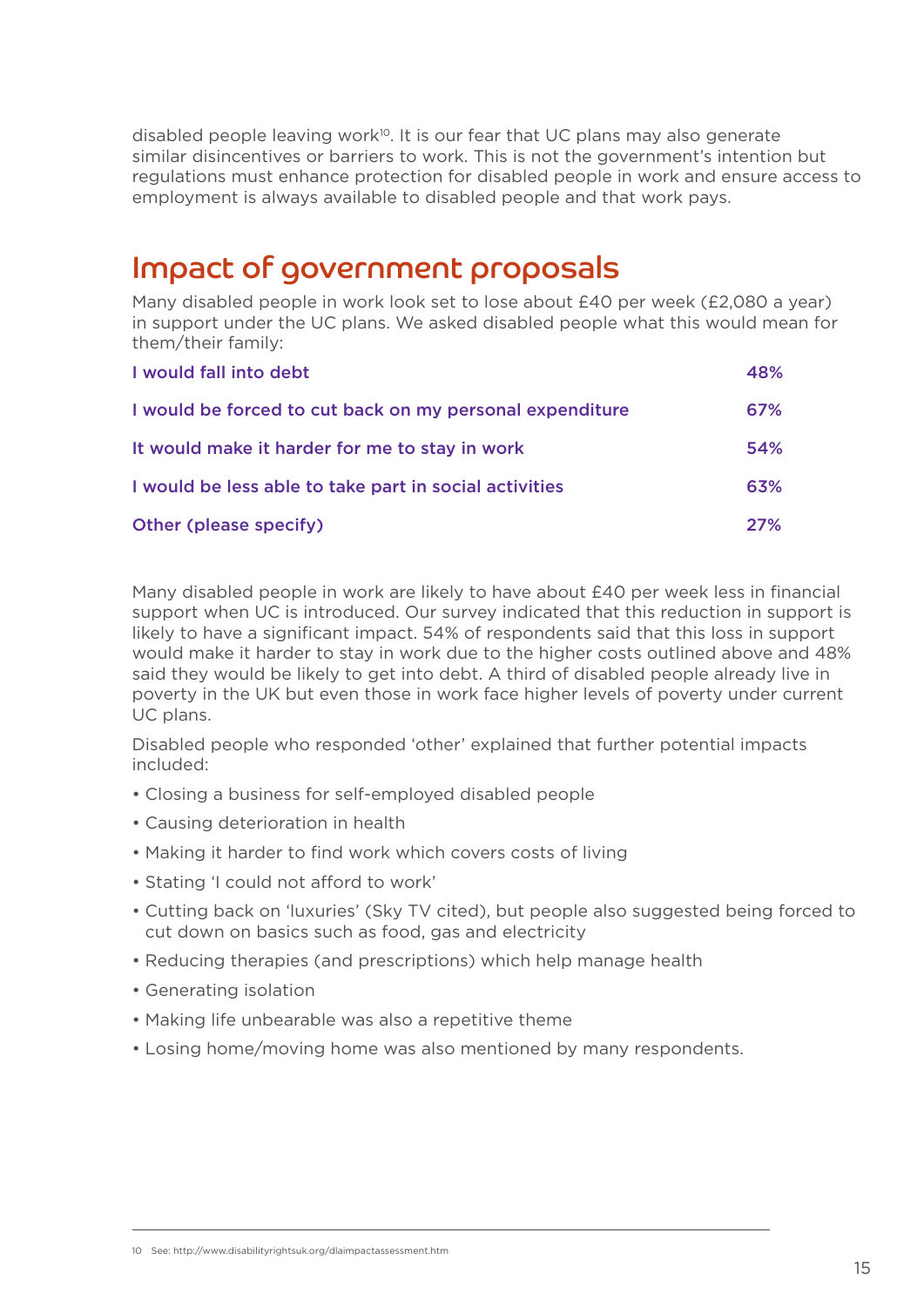Some specific responses from disabled people included:

*'My tax credits make it possible for me to work and worth doing so. Without them, I'm not sure I could continue working.'*

*'People don't understand how tough it is coping. I am starting to lick plates at home... I waste NO food... I worry about how I will heat the house next winter. I can't really afford to keep the phone connected so will need to review that... I boil a kettle twice a day for drinks (goes into flask to keep warm)... What more corners can I cut??? How much lower must I stoop??? I am no longer the same person... I just couldn't keep going any longer. PLEASE make THEM understand how tough life is.'*

'we are living from hand to mouth now, any loss of income would mean bills would not *be paid.'*

*'I couldn't afford to pay for the help that I now have and by not having this help my life would be totally unbearable.'*

 *'At present there is nothing left at the end of the month... if I can't afford to get to work and be in work I would be rapidly in debt and could lose my house.'*

*'It would also have a serious affect on my health. The work I do, albeit negligible in wages, helps keep me occupied when I am alone, and makes me feel less useless. I am already a burden on my partner, and losing my DLA will destroy that illusion. I already have suicidal thoughts; I truly believe that stripping any more of my independence away will push me over the edge.'*

*'If I have any cuts to my benefits I cannot afford to work... My wage is low... without tax credits and DLA I would not be able to afford to work. I would leave my job if my benefit is cut because it would not be worth my while working.'*

#### Case study: Olivia

Olivia cannot use one of her arms because of a condition which causes it to be swollen and painful, particularly on exertion. She receives the lower rate of the care component of DLA and also the disability element of WTC. She works part time and says that it would be impossible to work more hours because the pain levels would become too great to manage.

She buys ready meals to avoid the pain after work of any food preparation. She also pays for extra physiotherapy to help cope with the pain. She is only allowed two compression sleeves every six months from the NHS but has to buy extra – she needs about two a month when working as they quickly become stained and she needs to look smartly dressed. They cost between £25-£70 each.

These extra costs are a direct result of working with a condition which causes pain when not resting and she faces these in addition to normal costs of work (eg bus fare). She would be very likely to be found fully 'fit for work' and wants to work. The disability element of WTC allows her to work by helping to cover the extra costs of the compression sleeves. There is a real danger that under UC the costs of work will be too great because she will receive no more benefit than a non disabled person.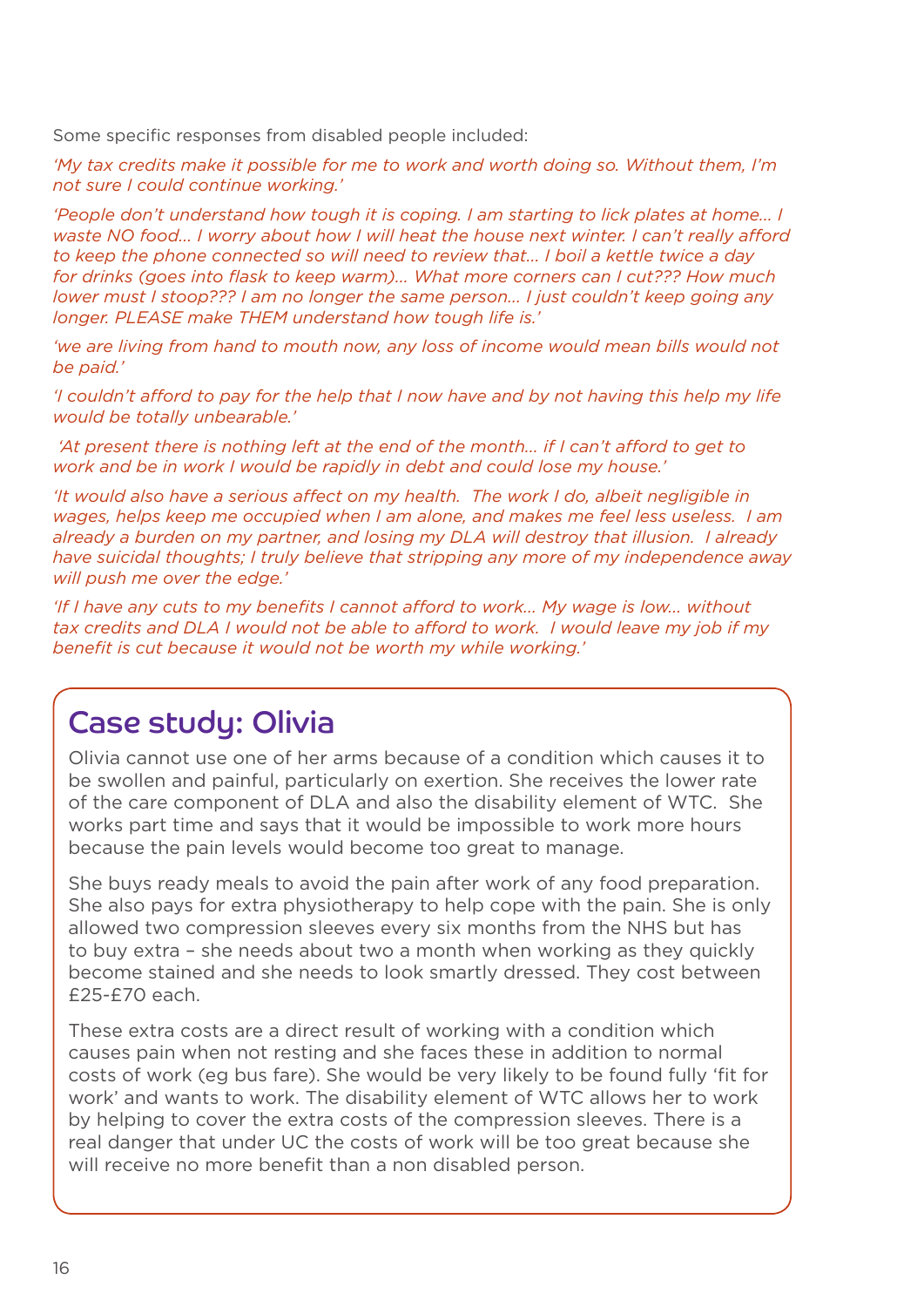## Conclusion and Recommendations

## Conclusions on key questions

Reconsidering our key questions shows that disabled people do experience higher inwork costs than non disabled employees. The government's aim of simplification might be met, but it would be at the cost of disabled people's employment chances and ability to contribute in work. This undermines a central tenet of welfare reform: that work must always pay.

Disabled people's concerns about the impact of losing support have also been clearly highlighted by our respondents.

Our recommendations are focused on mitigating the worst excesses of losing support under the UC's introduction.

#### Recommendations

The evidence suggests that removing financial support for disabled people who face extra costs in work would not only cause hardship, but also risks being counterproductive, potentially preventing disabled people from being able to continue in work.

Whilst we believe that the current levels of support should be retained. We have identified a number of ways that the aims of UC could be achieved more effectively. Whilst there will still be people who lose out, these recommendations would better support the most disadvantaged than the current proposal.

1. Disability support in Universal Credit should be provided to working disabled people who are found to be fully 'fit for work'11 but are at significant disadvantage in the workplace as a result of an impairment or health condition. Loss of in work financial support for many disabled people could severely affect their ability to move into and retain a job.

We are also concerned that the second paragraph of draft Regulation 37 limits the application of the work capability assessment (WCA) for many disabled people:

*'(2) If the claimant has weekly earned income above [the relevant threshold] an assessment may only be carried out where the claimant is entitled to a disability living allowance (DLA) or a personal independence payment (PIP)'.* 

This would restrict support for disabled people in work and could counteract the intention of ensuring work always pays. The following case studies are provided to demonstrate the issue:

Example 1: Stephen has rheumatoid arthritis. He lives with his partner and two children. He moves into fulltime work after previously receiving contributory ESA. He does not receive DLA or PIP. After being in work for 18 months he separates from his partner. He claims UC as his pay is relatively low and he is responsible for two children. However, since he does not receive DLA or PIP and his period of limited capability for work ended when he moved into work, he cannot be assessed under the WCA and therefore cannot get either the 'limited capability for work' (LCW) or the 'limited capability for work and work related activity' (LCWRA) element. But if Stephen left work the WCA could then be applied and one of the elements payable (after the assessment phase is complete) and would be better off if he finished his job (as long as he was found to have a limited capability for work in a new WCA).

11 See appendix for more detail about the assessment process.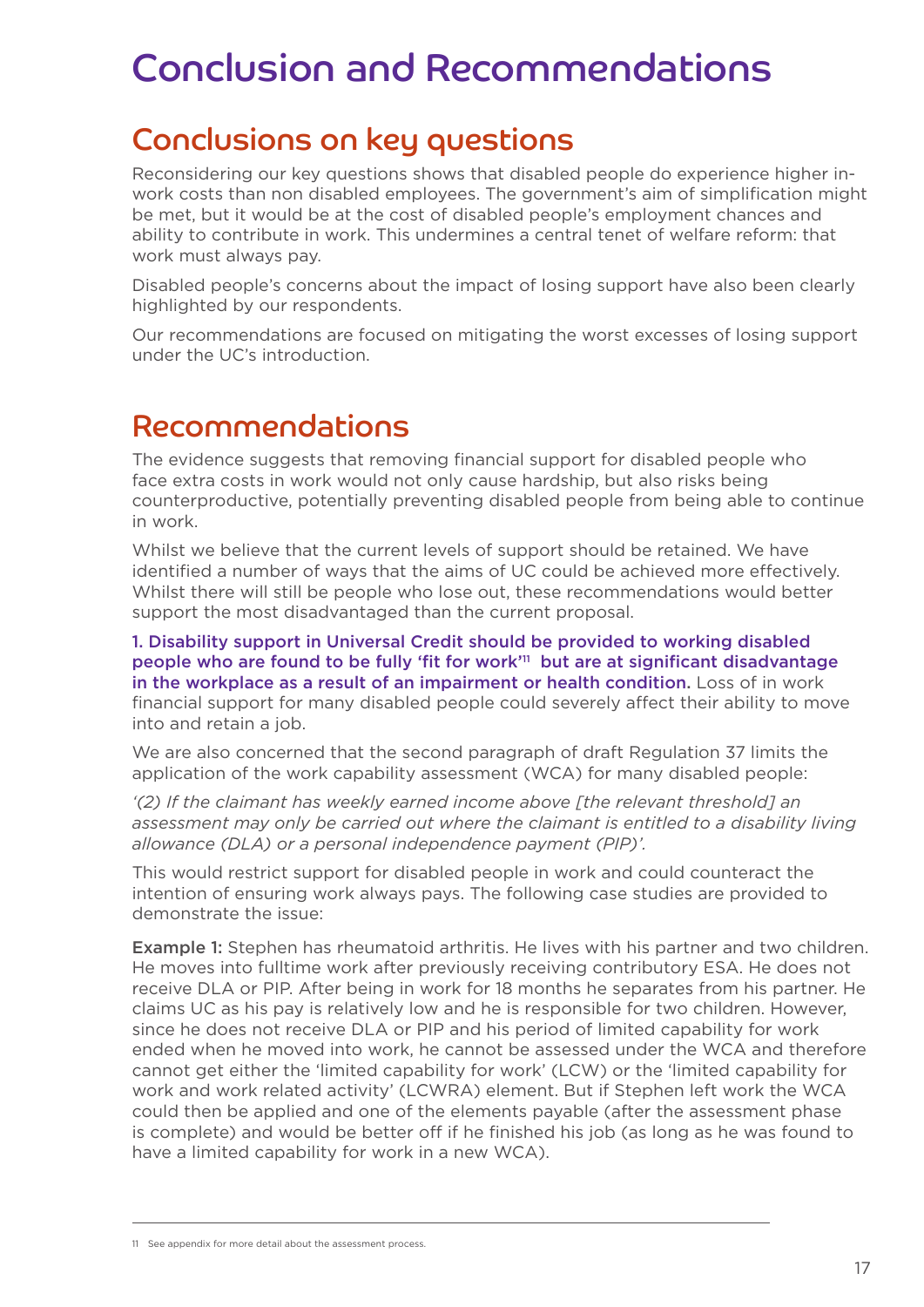Example 2: Debbie has MS. She is a single parent with one child. She receives UC that includes a LCW element. She does not receive DLA or PIP. Her condition has improved with new medication and she takes on a fulltime job. Her period of limited capability for work is terminated, due to the improvement in condition. She continues to receive a lower amount of UC. Two years later, her condition deteriorates. She would like to stay in work but does not think she is eligible for PIP yet. She does think that she would satisfy the limited capability for work assessment and contacts the DWP. She is told that as she is no longer in a period of limited capability for work and is not entitled to DLA or PIP, the WCA cannot be applied as long as she remains in fulltime work. If she leaves her job and, after a new WCA is applied, is placed in the work-related activity group, the LCW element would be included once more.

Situations of this nature may be common. In November 2011 the number of working age claimants of ESA and incapacity benefits was almost 2.6 million. At the same time there were 1.8 million disabled people of working age receiving DLA. PIP will have higher thresholds than DLA with half a million fewer disabled people eligible for support. Hence it is highly probable that there will be several hundred thousand disabled people who will satisfy the assessment for limited capability for work but will not be entitled to either DLA or PIP. Such people will be faced with a UC cliff edge reduction in support as a result of fulltime work. Though this will not normally take effect immediately, but will be applied in circumstances like the above, it risks becoming a disincentive to maintaining fulltime work – and especially for disabled people with variable conditions.

We believe that, to avoid such cliff edges and meet the government aspiration of supporting disabled people to work fulltime where possible, the requirement for people to be entitled to DLA or PIP before the WCA can be applied if they are in (or moving into) fulltime work must be removed.

#### 2. Although the focus of this report is Universal Credit it was also very clear from the evidence that other forms of support for disabled people in work could be improved.

The Access to Work scheme should be highlighted to all those currently receiving the disability element of WTC or DLA. Access to Work also needs improving in line with the 'Getting in, staying in and getting on' Sayce Review for DWP of employment support for disabled people<sup>12</sup>. There should also be better advertising of current tax breaks for employers who take on long-term unemployed disabled people.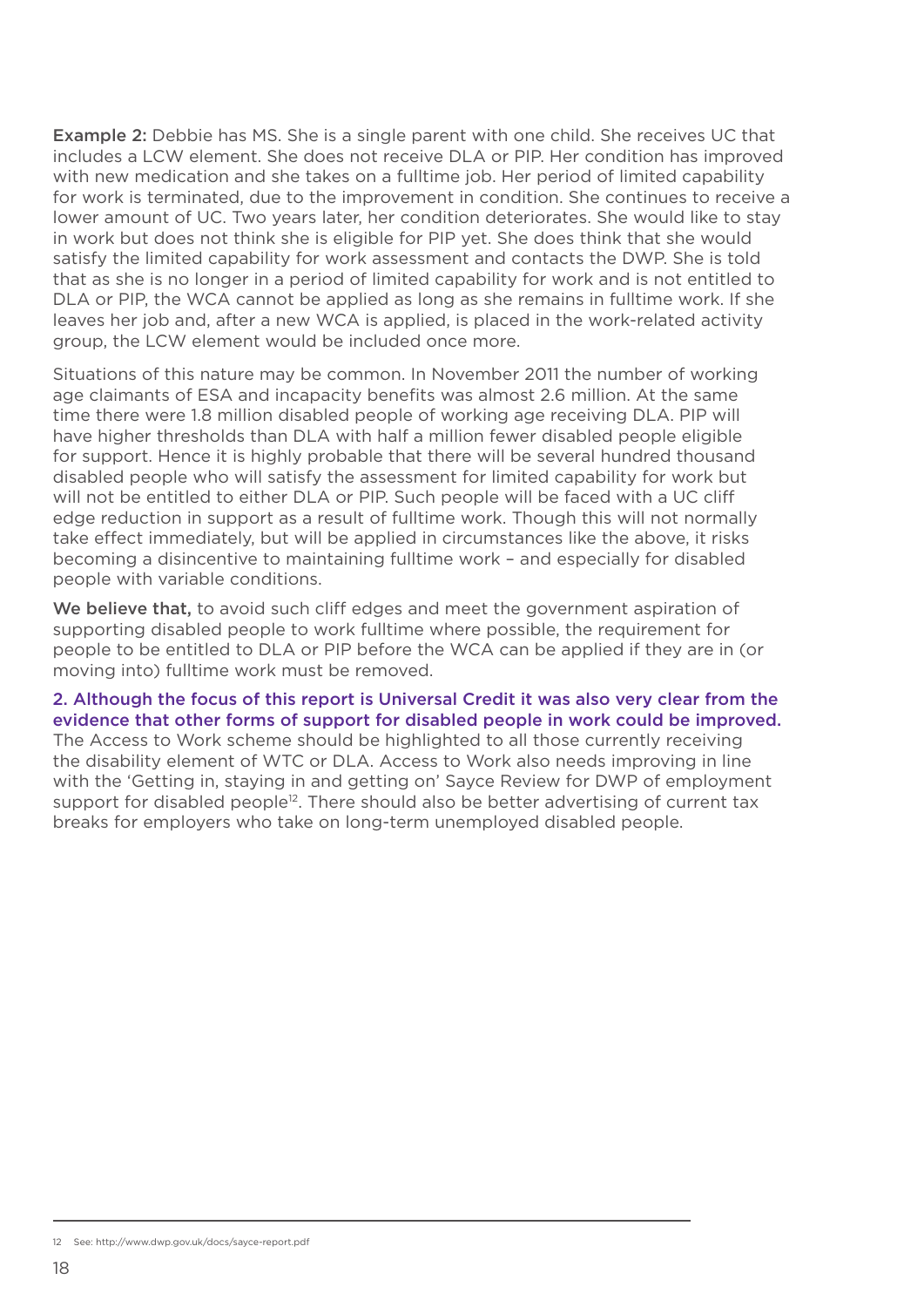## Concluding comments

Evidence suggests that the consequences of UC changes to support for disabled people in work are likely to cause severe hardship. In addition, they will not meet the government's aims of making work pay and protecting the most disadvantaged disabled people.

In the other reports from this inquiry, disabled people and their families warned that further cuts being introduced under UC plans to the child disability additions and to the SDP are likely to result in them struggling to pay for basic essentials such as food and heating. They are likely to create or increase debt and in some cases lead to families having to give up their home.

But most alarmingly for disabled people in work, despite the intention of UC to improve work incentives, evidence shows that UC changes could make it harder for disabled people to remain in work.

The government has stated that these UC changes are not money saving measures and proposed that any money saved will be invested in raising the level of support provided to the most disadvantaged disabled adults<sup>13</sup>.

Whilst the inquiry found no reason to doubt that these adults would benefit significantly from additional support, we believe it is inappropriate that this should be achieved through cuts in support to other disadvantaged disabled people, including those in work.

We also believe that the current levels of support should be retained, since these provide essential support for the most disadvantaged groups. However, we have made recommendations which fit easily within the structure of UC. Compared to the government's current proposals, this inquiry's recommendations would create a simpler system with improved work incentives and, most importantly, enable UC to better meet its aims of supporting those in the greatest need.